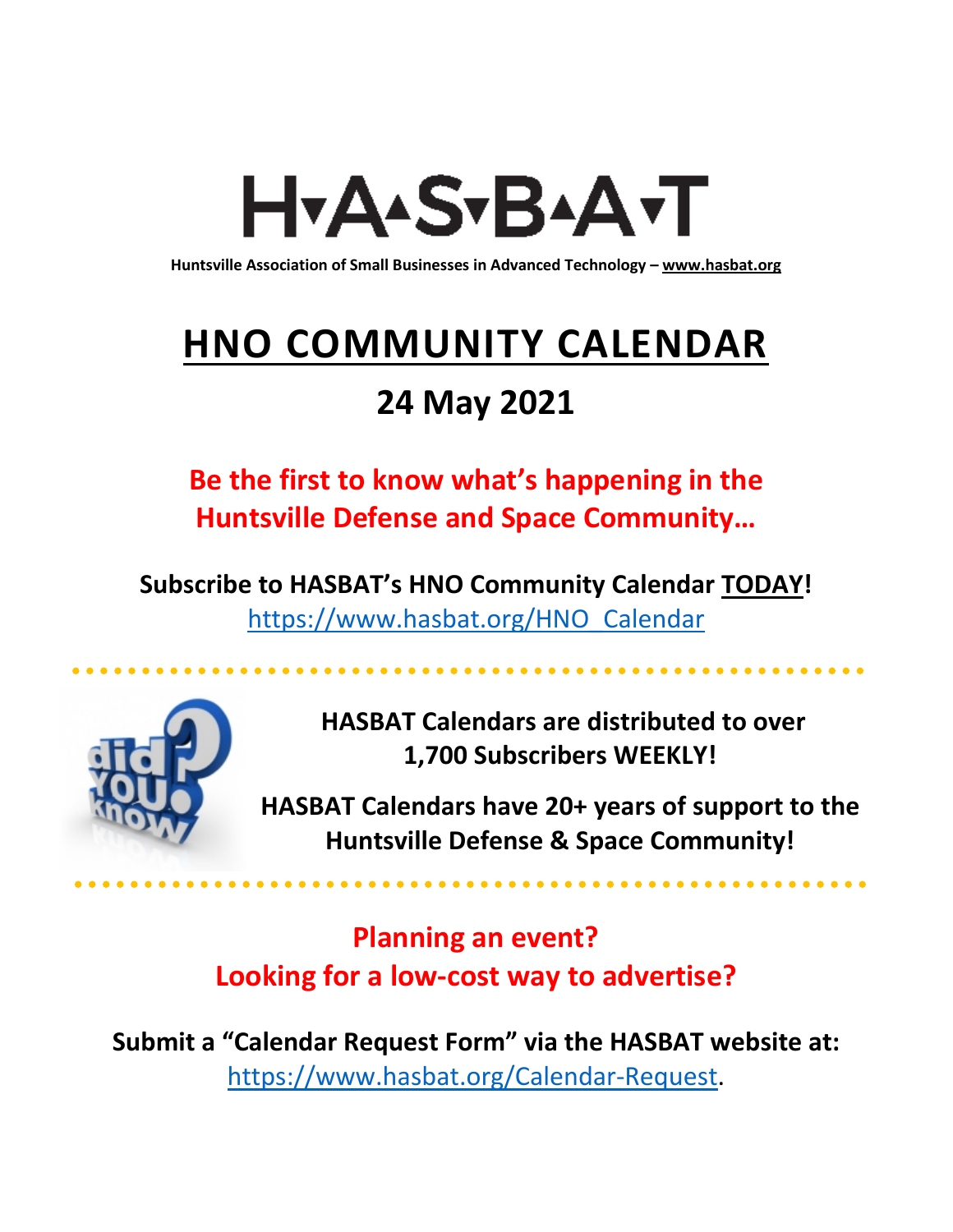#### **HNO COMMUNITY CALENDAR**

#### **24 MAY 2021**

### **Table of Contents**

Instructions: Click CTRL+Enter to access any area(s) of interest, or scroll to the appropriate section

#### **NOTES TO THE CALENDAR**

- *For special event information, contact the appropriate protocol office.*
- *The POC data provided for each calendar entry represents the best information available.*
- *There is an Advanced Planning Calendar if you want to look ahead and avoid conflicts.*
- *Any updates or corrections, please email HASBAT at [calendar@hasbat.org.](mailto:calendar@hasbat.org)*



### **PROUDLY SERVING BUSINESSES IN THE HUNTSVILLE DEFENSE & SPACE COMMUNITY**

Page 2 of 12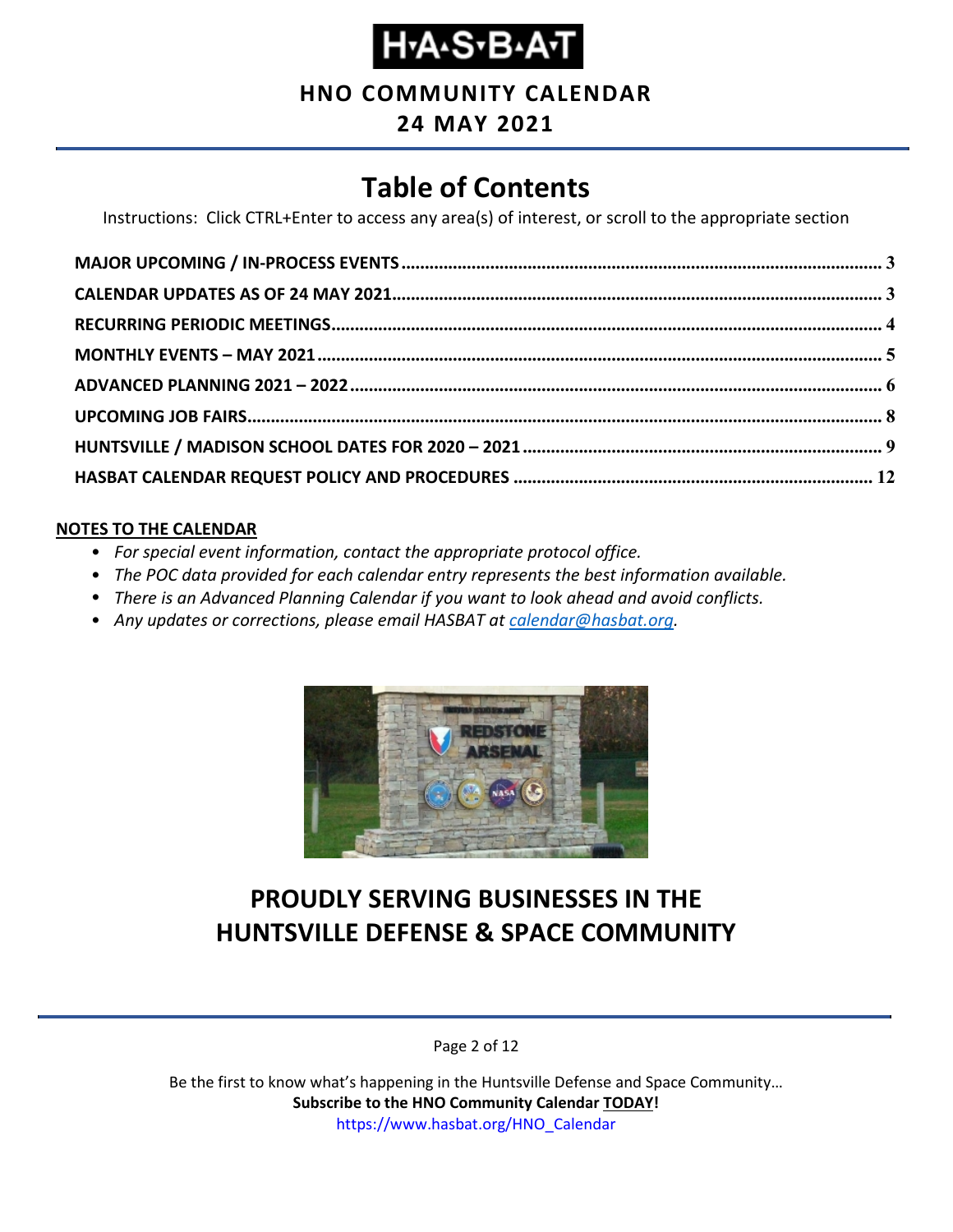**HNO COMMUNITY CALENDAR**

#### **24 MAY 2021**

### <span id="page-2-0"></span>**MAJOR UPCOMING / IN-PROCESS EVENTS**

- **31 MAY 21 (In-Person): 2021 Huntsville Memorial Day Ceremony and Laying of Wreaths.** Sponsored by the North Alabama Veterans and Fraternal Orgs Coalition (NAVFOC), the ceremony runs from 9:00-10:00 AM CST at Huntsville Veterans Memorial Park, Monroe Street, Huntsville, AL 35801. The ceremony starts with a welcome from Mayor Tommy Battle. The guest speaker is Lieutenant General Donnie Walker, Deputy Commanding General of the U.S. Army Materiel Command/Redstone Arsenal Senior Commander. For more details and registration to lay a wreath go to: [https://www.facebook.com/NAVFOC.](https://www.facebook.com/NAVFOC) The cost is free
- **3 JUN 21 (Virtual): Alabama Update.** Sponsored by the Huntsville Chamber of Commerce and Torch Technologies, this event runs from 10:30-11:30 CST and the guest speaker is Alabama Governor Kay Ivey. More details and registration at: [https://cm.hsvchamber.org/events/details/2021-alabama-update](https://cm.hsvchamber.org/events/details/2021-alabama-update-featuring-governor-kay-ivey-10843)[featuring-governor-kay-ivey-10843.](https://cm.hsvchamber.org/events/details/2021-alabama-update-featuring-governor-kay-ivey-10843) The cost is \$10 for Chamber members and \$50 for non-members

### <span id="page-2-1"></span>**CALENDAR UPDATES AS OF 24 MAY 2021**

- **25-26 MAY 21 (Virtual): Michigan Defense Exposition and Detroit Arsenal Opportunities Conference (MDEX 2021).** The event runs from 8:00 am - 4:30 pm on both days. The theme for this is event is Together for 2021. MDEX 2021 includes program briefings from Detroit Arsenal Program Executive Offices and Program Managers (TACOM, ILSC, ACC, PEO GCS, PEO CSCSS, GVSC, NGCV). Great opportunity for networking and matchmaking. More details and registration at [https://mdex-ndia.com/register/.](https://mdex-ndia.com/register/) The cost is free for .mil and .gov email addresses; for others, the cost is \$100 for both days
- **3 JUN 21 (Virtual): Alabama Update.** Sponsored by the Huntsville Chamber of Commerce and Torch Technologies, this event runs from 10:30-11:30 CST and the guest speaker is Alabama Governor Kay Ivey. More details and registration at: [https://cm.hsvchamber.org/events/details/2021-alabama-update](https://cm.hsvchamber.org/events/details/2021-alabama-update-featuring-governor-kay-ivey-10843)[featuring-governor-kay-ivey-10843.](https://cm.hsvchamber.org/events/details/2021-alabama-update-featuring-governor-kay-ivey-10843) The cost is \$10 for Chamber members and \$50 for non-members
- **17 JUN 21 (Virtual): Doing Business with NASA and Marshall Space Flight Center.** Sponsored by the Catalyst, this event runs from 8:30 am-12:00 pm CST. This event includes a brief of upcoming opportunities and a matchmaking session. Registration and further details are coming soon.
- **22 JUN 21 (Virtual): Capabilities Statement Bootcamp.** Sponsored by The Catalyst, this training discusses the importance of your business' resume, the Capabilities Statement, and the key aspects of what should be in it. Intended audience is for economically-disadvantaged small business' or low-income individuals. The session runs from 3:00-5:00 pm CST. More details and registration at: [https://catalystcenter.ecenterdirect.com/events/971511.](https://catalystcenter.ecenterdirect.com/events/971511) The cost is free

Page 3 of 12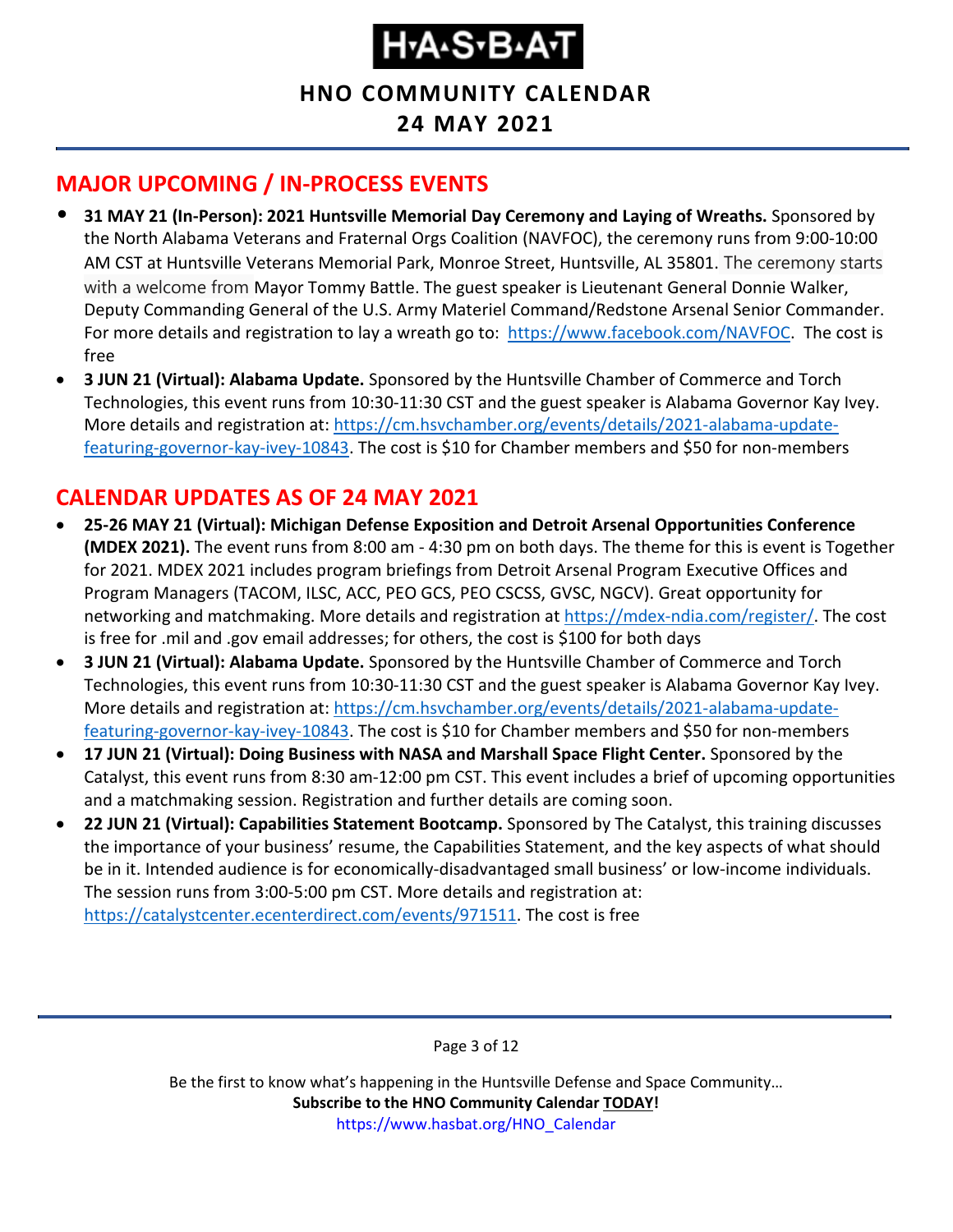#### **HNO COMMUNITY CALENDAR**

#### **24 MAY 2021**

#### <span id="page-3-0"></span>**RECURRING PERIODIC MEETINGS**

- Huntsville Accounting and Financial Women's Alliance (AFWA) Meeting: 3<sup>rd</sup> Tues. @1730, Terranova's [www.huntsvilleafwa.org](http://www.huntsvilleafwa.org/)
- **Air Force Association**: 3<sup>rd</sup> Thurs. @1730, details TBD [Brenda.armstrong@edwardjones.com](mailto:Brenda.armstrong@edwardjones.com)
- **Energy HSV**: Periodic Breakfast Meetings and Luncheons, for more information, contact Trisha Truitt [trisha.truitt@energyhuntsville.com](mailto:trisha.truitt@energyhuntsville.com) or Kecia Pierce [kecia.pierce@energyhuntsville.com](mailto:kecia.pierce@energyhuntsville.com) for details.
- Huntsville Aerospace Marketing Association (HAMA) Membership Luncheon: 2<sup>nd</sup> Fri. @1100 1300, Jackson Center – [reservations@hamaweb.org](mailto:reservations@hamaweb.org)
- **HASBAT Monthly Membership Meeting**: 1<sup>st</sup> Thurs. (2<sup>nd</sup> during Fed. Holidays) @0700-0830 or 1100-1300, Jackson Center – [www.hasbat.org/events](http://www.hasbat.org/events)
- **HASBAT Quarterly Training Session**: 1<sup>st</sup> Thurs. (2<sup>nd</sup> during Fed. Holidays) @0930-1100, Jackson Center and other venues per topic – [www.hasbat.org/events](http://www.hasbat.org/events)
- **International Cost Estimating & Analysis Association (ICEAA) Greater Alabama Chapter Workshop**: 2nd Tuesday – <http://www.iceaaonline.com/chapters/greater-alabama-chapter/>
- **Military Officers Association of America (MOAA)**: Last Wed of the Month @1100, Summit Club [csdowning@bellsouth.net](mailto:csdowning@bellsouth.net)
- **North Alabama Veterans & Fraternal Organization Coalition (NAVFOC): 1<sup>st</sup> Weds., American Legion-Post** 229 – [www.navfoc.org](http://www.navfoc.org/)
- **National Contract Management Agency (NCMA) Monthly Meeting**: 3rd Thurs., Check website for time and location – [www.ncmahsv.org](http://www.ncmahsv.org/)
- **Project Management Institute North Alabama Chapter (PMI-NAC) Monthly Meeting:** Breakfast Meetings the first Thursday of every month at 7:30 AM in Redstone Federal Credit Union (RFCU) Atrium. Luncheon Meetings the third Tuesday of every month at 11:30 AM in Jackson Center. See website for details: [www.pmi-nac.org](http://www.pmi-nac.org/)
- **Rocket City Adjutants General Corps Regimental Association (RCAGCRA)**: 2nd Thurs. @1130-1300, Java Café – [sherenroberts@yahoo.com](mailto:sherenroberts@yahoo.com)
- **Redstone Arsenal (RSA) Mil. & Civ. Club (RSAMCC) Lunch**: 2nd Tues, @1000-1230, The Summit [www.rsacwc.org](http://www.rsacwc.org/)
- **Redstone Arsenal Sergeant Majors Association**: 3rd Thurs. @0630-0730, USAG HQ Conf. Rm. D101 for info go to [info@redstonesma.org](mailto:info@redstonesma.org) or their website at [http://www.redstonesma.org](http://www.redstonesma.org/)
- **Redstone Arsenal Warrant Officers Association**: 2nd Weds. @1130-1300, Bowling Alley [www.redstonewarrants.com](http://www.redstonewarrants.com/)
- **Society of American Military Engineers (SAME)**: 2nd Thurs., Redstone Federal Credit Union (RFCU 220 Wynn Dr.) – [tfoster@ssr-inc.com](mailto:tfoster@ssr-inc.com)
- **Vietnam Veterans of America (VVA) Chapter #1067**: 2nd Thurs. @1700, American Legion (Drake Ave.) [wharmon446@charter.net](mailto:wharmon446@charter.net)

Page 4 of 12

Be the first to know what's happening in the Huntsville Defense and Space Community…

**Subscribe to the HNO Community Calendar TODAY!** 

https://www.hasbat.org/HNO\_Calendar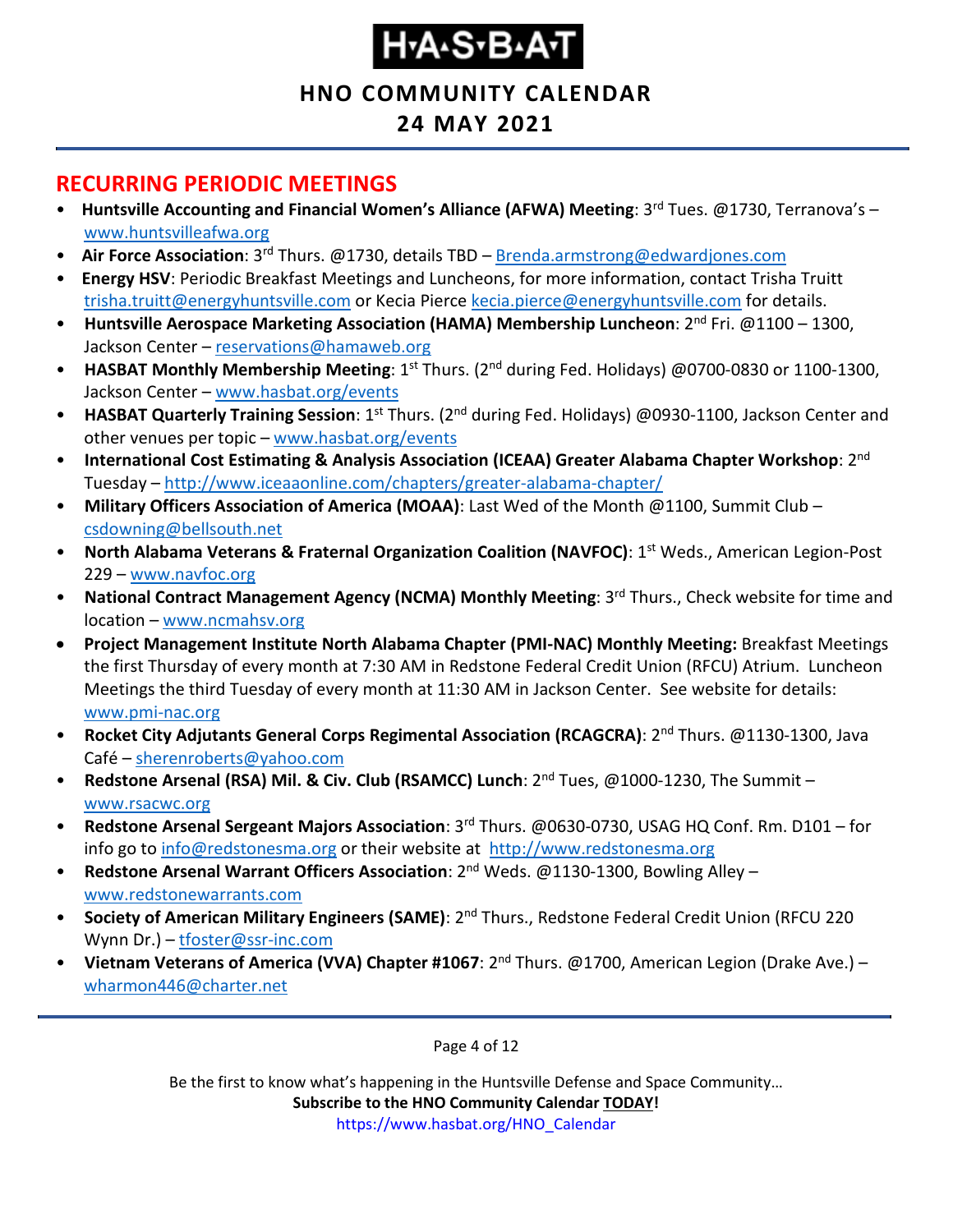**HNO COMMUNITY CALENDAR**

#### **24 MAY 2021**

#### <span id="page-4-0"></span>**MONTHLY EVENTS – MAY 2021**

- **25 MAY 21 (Virtual): Federal Procurement: SBA Certifications.** During this federal procurement readiness course that runs from 11:00-12:30 CST, participants learn about the various Small Business Administration (SBA) certification programs, how they can help your small business. For registration and details go to: [https://asbdc.ecenterdirect.com/events/signup/8875.](https://asbdc.ecenterdirect.com/events/signup/8875) The cost is free
- **25-26 MAY 21 (Virtual): Michigan Defense Exposition and Detroit Arsenal Opportunities Conference (MDEX 2021).** The event runs from 8:00 am - 4:30 pm on both days. The theme for this is event is Together for 2021. MDEX 2021 includes program briefings from Detroit Arsenal Program Executive Offices and Program Managers (TACOM, ILSC, ACC, PEO GCS, PEO CSCSS, GVSC, NGCV). Great opportunity for networking and matchmaking. More details and registration at [https://mdex-ndia.com/register/.](https://mdex-ndia.com/register/) The cost is free for .mil and .gov email addresses; for others, the cost is \$100 for both days
- **27 MAY 21 (Virtual): Capability Maturity Model Integration (CMMI) V2.0.** This training is sponsored by the Alabama Small Business Development Center (SBDC) and runs from 9:00-10:30 CST. The Capability Maturity Model Integration (CMMI) V2.0 model is designed to optimize business performance in an everchanging global landscape and is a proven set of global best practices that enable organizations to build and benchmark the key capabilities that address common business challenges. CMMI V2.0 is a flexible framework of best practices that provides demonstrable and measurable capability performance improvement results. *CMMI is not associated with Cyber Maturity Model Certification (CMMC).* More details and registration at: [https://asbdc.ecenterdirect.com/events/8891.](https://asbdc.ecenterdirect.com/events/8891) The cost is free
- **27 MAY 21 (Virtual): Ethics for Government Contractors.** Sponsored by The Catalyst, this training discusses the importance of an effective ethics program. Topics include: Why your company needs an ethics program, What the regulations say, The structure of an Ethics Program, Employee Awareness, and Oversight. Intended audience is for economically-disadvantaged small business' or low-income individuals. The session runs from 2:00-4:00 pm CST. More details and registration at: [https://catalystcenter.ecenterdirect.com/events/971490.](https://catalystcenter.ecenterdirect.com/events/971490) The cost is free
- **31 MAY 21 (In-Person): 2021 Huntsville Memorial Day Ceremony and Laying of Wreaths.** Sponsored by the North Alabama Veterans and Fraternal Orgs Coalition (NAVFOC) the ceremony runs from 9:00-10:00 AM CST at Huntsville Veterans Memorial Park, Monroe Street, Huntsville, AL 35801. The ceremony starts with a welcome from Mayor Tommy Battle. The guest speaker is Lieutenant General Donnie Walker, Deputy Commanding General of the U.S. Army Materiel Command/Redstone Arsenal Senior Commander. For more details and registration to lay a wreath go to: <https://www.facebook.com/NAVFOC>The cost is free

Page 5 of 12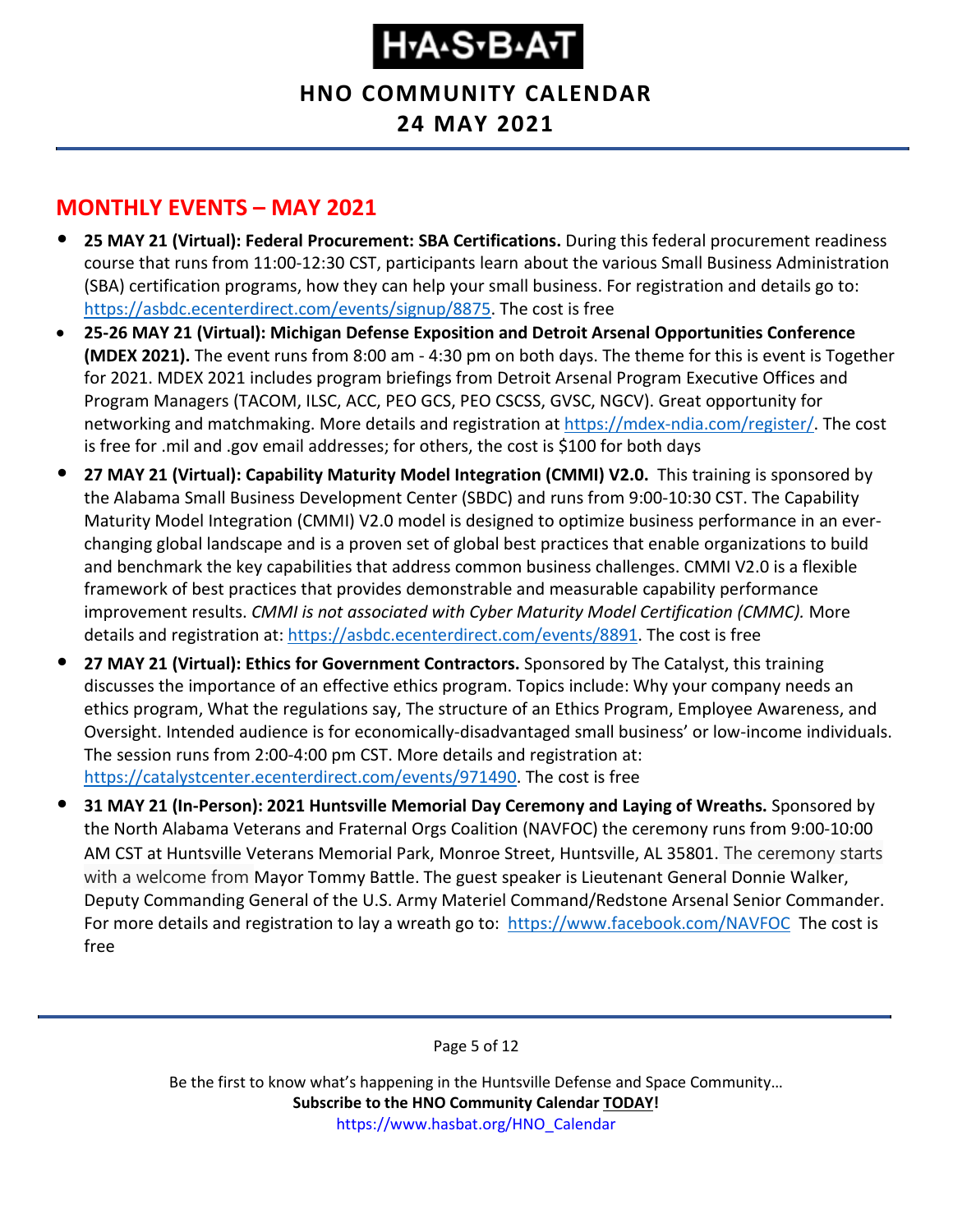#### **HNO COMMUNITY CALENDAR**

#### **24 MAY 2021**

### <span id="page-5-0"></span>**ADVANCED PLANNING 2021 – 2022**

#### **NEAR TERM JUNE – JULY 2021:**

- **3 JUN 21 (Virtual): Alabama Update.** Sponsored by the Huntsville Chamber of Commerce and Torch Technologies, this event runs from 10:30-11:30 CST and the guest speaker is Alabama Governor Kay Ivey. More details and registration at: [https://cm.hsvchamber.org/events/details/2021-alabama-update](https://cm.hsvchamber.org/events/details/2021-alabama-update-featuring-governor-kay-ivey-10843)[featuring-governor-kay-ivey-10843.](https://cm.hsvchamber.org/events/details/2021-alabama-update-featuring-governor-kay-ivey-10843) The cost is \$10 for Chamber members and \$50 for non-members
- **3 JUN 21 (In Person): HASBAT Membership Luncheon**. HASBAT sponsors a membership luncheon from 11:30 – 1:00 PM at the Jackson Center. The guest speaker is COL Guy Yelverton III, the PM for Strategic and Operational Rockets and Missiles. See [www.hasbat.org/events](http://www.hasbat.org/events)
- **9 JUN 21 (Virtual): Army Contracting Command-Rock Island (ACC-RIA) Virtual Industry Engagement Day and Outreach Event.** ACC-RIA and Army Sustainment Command Office of Small Business Programs (ASC-OSBP) host a Virtual Industry Engagement Day and Outreach event from 1200-1600 CST via Microsoft Teams. This event covers the Enhanced Army Global Logistics Enterprise (EAGLE) program and Small Business program topics. The full announcement, agenda, and link to the live event may be viewed at [https://beta.sam.gov/opp/d0eba6ba303543448e57cc8250bc13f7/view.](https://beta.sam.gov/opp/d0eba6ba303543448e57cc8250bc13f7/view) The cost is free
- **17 JUN 21 (Virtual): Doing Business with NASA and Marshall Space Flight Center.** Sponsored by the Catalyst, this event runs from 8:30 am-12:00 pm CST. This event includes a brief of upcoming opportunities and a matchmaking session. Registration and further details are coming soon.
- **17 JUN 21 (Virtual): QuickBooks Online for your Small Business: An Overview.** This training is sponsored by the Alabama Small Business Development Center (SBDC) and runs from 9:00-10:00 CST. Jenni Westhoven CPA presents introductory level topics in QuickBooks Online as well as essential accounting basics small business owners need to be aware of. More details and registration at: [https://asbdc.ecenterdirect.com/events/8893.](https://asbdc.ecenterdirect.com/events/8893) The cost is free
- **22 JUN 21 (Virtual): Capabilities Statement Bootcamp.** Sponsored by The Catalyst, this training discusses the importance of your business' resume, the Capabilities Statement, and the key aspects of what should be in it. Intended audience is for economically-disadvantaged small business' or low-income individuals. The session runs from 3:00-5:00 pm CST. More details and registration at: [https://catalystcenter.ecenterdirect.com/events/971511.](https://catalystcenter.ecenterdirect.com/events/971511) The cost is free
- **24 JUN 21 (In-Person): 2021 AUSA Iron Mike Golf Tournament.** The 2021 AUSA Iron Mike Golf Tournament is an annual fundraising event for the Redstone-Huntsville Chapter of the Association of the United States Army (AUSA) to be held at the Links at Redstone on 24 June 2021. Registration begins at 8:00 AM CST, with a shotgun start at 9:00 CST. The tournament is a 4-person team scramble. The team with the lowest gross score will have their names engraved on the "Iron Mike" trophy. Food and door prizes will be available following the tournament. Sponsorship tiers are also available. Entries must be received by COB 10 June 2021. More details, registration, and/or sponsorship are available at:

Page 6 of 12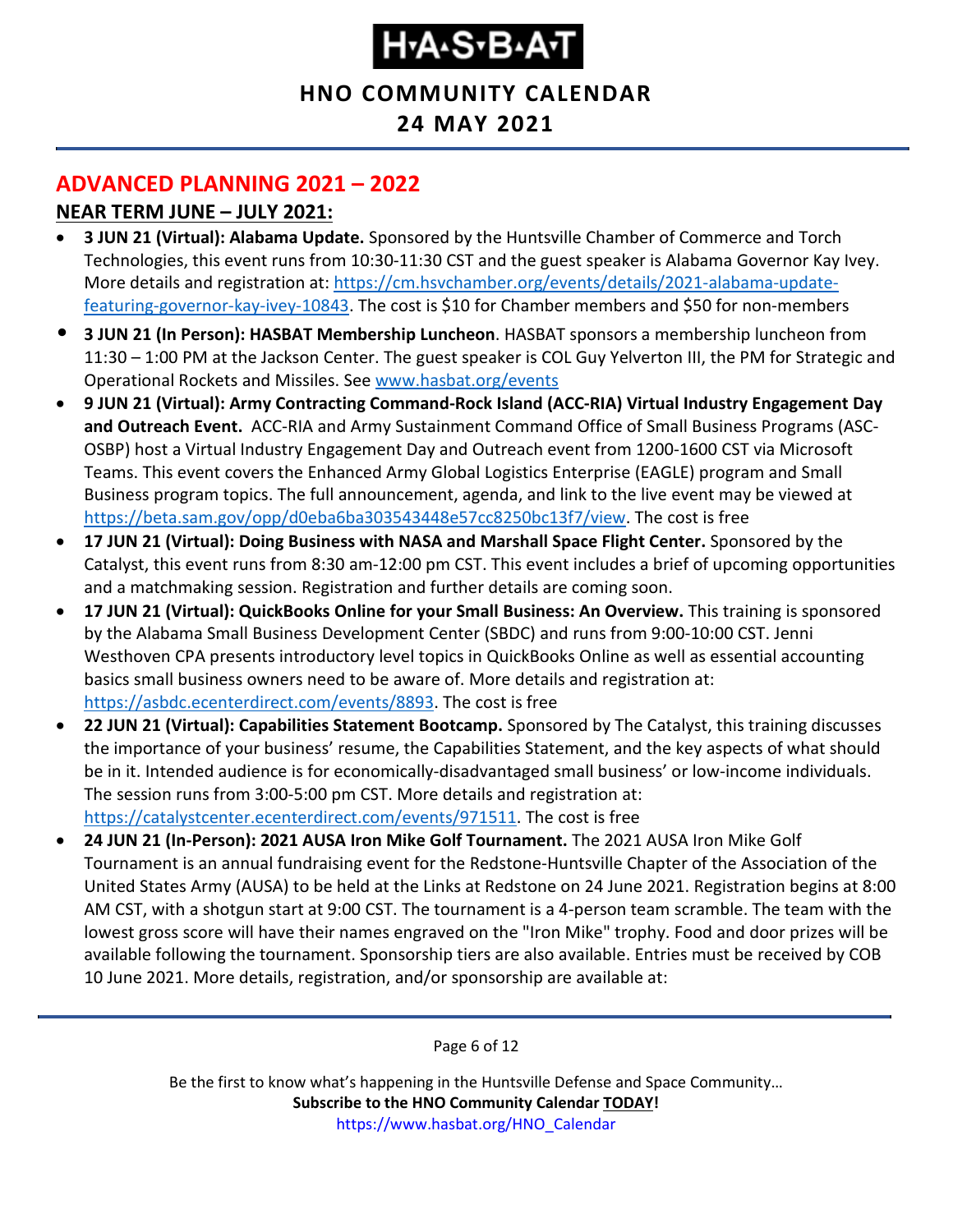# Ҥ҂ѦӠ҂Ѳ҂Ѧӵ

#### **HNO COMMUNITY CALENDAR**

#### **24 MAY 2021**

<https://events.r20.constantcontact.com/register/eventReg?oeidk=a07ehshyxvr95abdf8b&oseq=&c=&ch=> The cost is \$75 per person to golf

- **1 JUL 21 (Virtual): Marketing and Messaging for GovCons.** Sponsored by The Catalyst, this training runs from 3:00-5:00 CST. It is an entry-level course for small and mid-size businesses new to federal contracting taught by subject matter expert Jennifer Schaus owner of Schaus & Associates who provide professional services direct to federal government contractors. Many companies fail at the basics on messaging and conveying their value proposition. Learn the basics, avoid pitfalls, and get it right the first time. More details and registration at: [https://catalystcenter.ecenterdirect.com/events/971443.](https://catalystcenter.ecenterdirect.com/events/971443) The cost is free
- **8 JUL 21 (In Person): HASBAT Membership Breakfast.** HASBAT sponsors a membership breakfast from 7:00 - 8:30 AM at the Jackson Center. See [www.hasbat.org/events](http://www.hasbat.org/events)

#### **LONGER TERM AUGUST 2021+**

- **5 AUG 21 (In Person): HASBAT Membership Luncheon**. HASBAT sponsors a membership luncheon from 11:30 – 1:00 PM at the Jackson Center. Se[e www.hasbat.org/events.](http://www.hasbat.org/events) The guest speaker is Colonel Samuel Glover, G-8 Resource Management, U.S. Army Space and Missile Defense Command
- **10-12 AUG 21 (In Person and Virtual): Space and Missile Defense Symposium**. The theme is: Integration of Space and Missile Defense Capabilities Across All Domains. For more details and registration see: [https://www.smdsymposium.org.](https://www.smdsymposium.org/)
- **17-18 AUG 21 (In Person): 32nd AUVSI Pathfinder Chapter Symposium.** This two-day event is open to the public at the Huntsville Space and Rocket Center and is the place to be to learn about the history of unmanned systems, emerging requirements, and future funding. For more information and registration see: [https://auvsipathfinder.com](https://auvsipathfinder.com/)
- **31 AUG 21 (In-Person): Huntsville Chamber of Commerce Best Places to Work Awards**, Von Braun Center. Current list of contenders: [https://hsvchamber.org/2021-best-places-to-work-contender-list/.](https://hsvchamber.org/2021-best-places-to-work-contender-list/) Details and registration are coming soon.
- **9 SEP 21 (Virtual and In-Person): HASBAT Training and Luncheon.** HASBAT sponsors a training session from 9:30 – 11:00 followed by Lunch from 11:30-1:00 at the Jackson Center. See [www.hasbat.org/events](http://www.hasbat.org/events)
- **13-14 SEP 21 (In Person): Aircraft Survivability Equipment Symposium.** Sponsored by the Army Aviation Association of America. The location is Kissimmee, FL. Details and registration are pending
- **28-30 SEP 21 (In Person): National Cyber Summit**, Von Braun Center South Hall, 700 Monroe Street, Huntsville AL 35801, More information a[t www.nationalcybersummit.com](http://www.nationalcybersummit.com/)
- **14 OCT 21 (In Person): HASBAT Membership Breakfast.** HASBAT sponsors a membership breakfast from 7:00 - 8:30 AM at the Jackson Center. See [www.hasbat.org/events](http://www.hasbat.org/events)

Page 7 of 12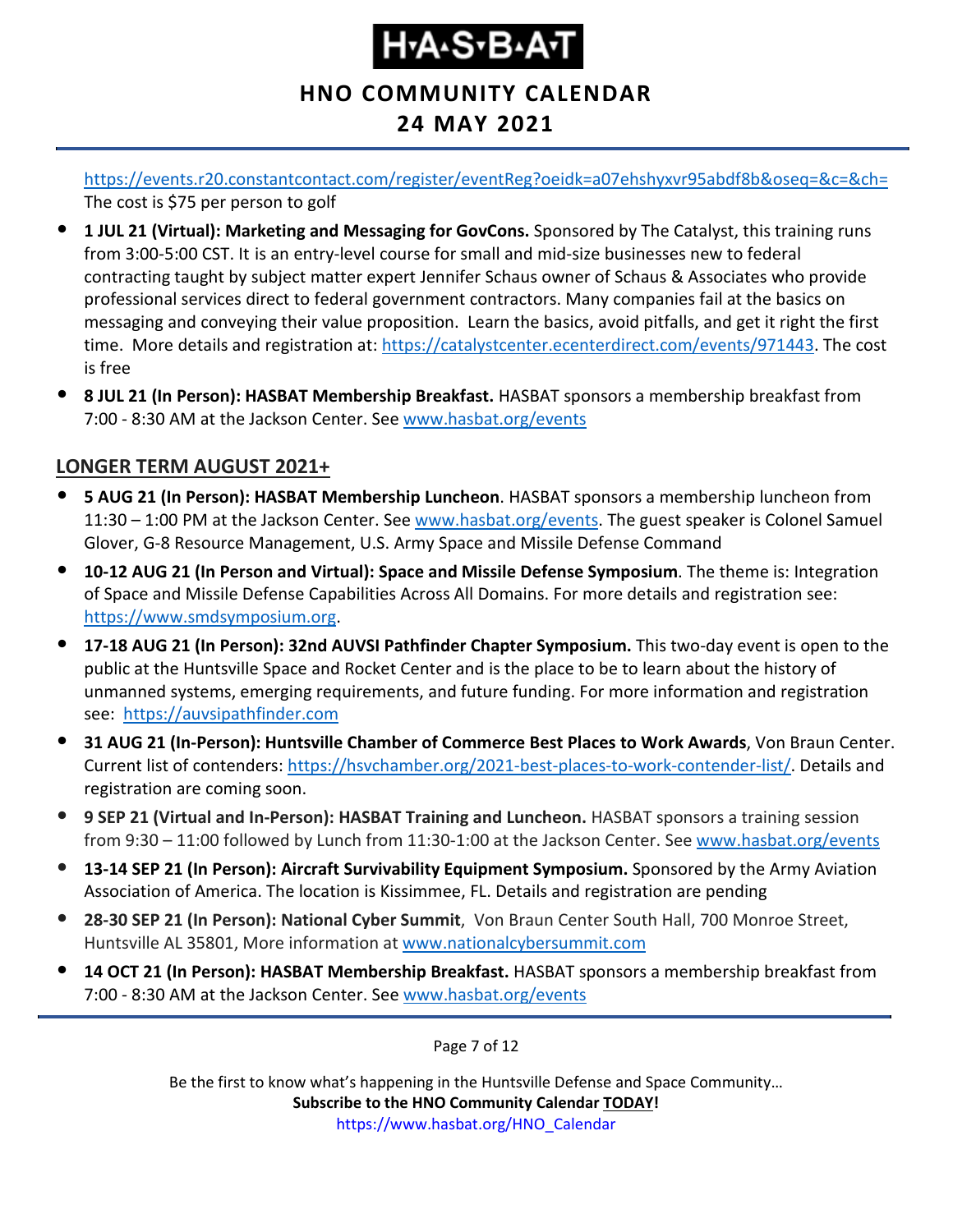# ҤѦӠѵЪѦ

**HNO COMMUNITY CALENDAR**

### **24 MAY 2021**

- **4 NOV 21 (In Person): HASBAT Membership Luncheon**. HASBAT sponsors a membership luncheon from 11:30 – 1:00 PM at the Jackson Center. Se[e www.hasbat.org/events](http://www.hasbat.org/events)
- **15-17 NOV 21 (In Person): 2021 Joseph P. Cribbins Training, Equipping and Sustainment Symposium** "Synchronizing Across the Army Aviation Enterprise" at the Von Braun Center. It is sponsored by the Army Aviation Association of America. For more information and registration go to: <https://s15.a2zinc.net/clients/aaaa/TASS2020/Public/Enter.aspx>

#### <span id="page-7-0"></span>**UPCOMING JOB FAIRS**

- Huntsville Chamber of Commerce Job Fair Link: [https://hsvchamber.org/departments/workforce](https://hsvchamber.org/departments/workforce-education/career-fairs/)[education/career-fairs/](https://hsvchamber.org/departments/workforce-education/career-fairs/)
- Huntsville Job Fairs Google Link: [https://www.google.com/search?source=hp&ei=tIkWXYqcBLGOggf1qamIBw&q=huntsville+job+fairs&oq=](https://www.google.com/search?source=hp&ei=tIkWXYqcBLGOggf1qamIBw&q=huntsville+job+fairs&oq=huntsville+job+fairs&gs_l=psy-ab.3..0j0i22i30l2.1976.6389..6885...1.0..0.106.1483.20j1......0....1..gws-wiz.....8..35i39j0i131j0i20i263.QNPeuRdHMI0&ibp=htl;jobs&sa=X&ved=2ahUKEwjd5q25ko3jAhXmUt8KHWsmB5MQiYsCKAF6BAgFEBA#fpstate=tldetail&htidocid=pbp-9beJRfv9iMRDAAAAAA%3D%3D&htivrt=jobs) [huntsville+job+fairs&gs\\_l=psy-ab.3..0j0i22i30l2.1976.6389..6885...1.0..0.106.1483.20j1......0....1..gws](https://www.google.com/search?source=hp&ei=tIkWXYqcBLGOggf1qamIBw&q=huntsville+job+fairs&oq=huntsville+job+fairs&gs_l=psy-ab.3..0j0i22i30l2.1976.6389..6885...1.0..0.106.1483.20j1......0....1..gws-wiz.....8..35i39j0i131j0i20i263.QNPeuRdHMI0&ibp=htl;jobs&sa=X&ved=2ahUKEwjd5q25ko3jAhXmUt8KHWsmB5MQiYsCKAF6BAgFEBA#fpstate=tldetail&htidocid=pbp-9beJRfv9iMRDAAAAAA%3D%3D&htivrt=jobs)[wiz.....8..35i39j0i131j0i20i263.QNPeuRdHMI0&ibp=htl;jobs&sa=X&ved=2ahUKEwjd5q25ko3jAhXmUt8KH](https://www.google.com/search?source=hp&ei=tIkWXYqcBLGOggf1qamIBw&q=huntsville+job+fairs&oq=huntsville+job+fairs&gs_l=psy-ab.3..0j0i22i30l2.1976.6389..6885...1.0..0.106.1483.20j1......0....1..gws-wiz.....8..35i39j0i131j0i20i263.QNPeuRdHMI0&ibp=htl;jobs&sa=X&ved=2ahUKEwjd5q25ko3jAhXmUt8KHWsmB5MQiYsCKAF6BAgFEBA#fpstate=tldetail&htidocid=pbp-9beJRfv9iMRDAAAAAA%3D%3D&htivrt=jobs) [WsmB5MQiYsCKAF6BAgFEBA#fpstate=tldetail&htidocid=pbp-9beJRfv9iMRDAAAAAA%3D%3D&htivrt=jobs](https://www.google.com/search?source=hp&ei=tIkWXYqcBLGOggf1qamIBw&q=huntsville+job+fairs&oq=huntsville+job+fairs&gs_l=psy-ab.3..0j0i22i30l2.1976.6389..6885...1.0..0.106.1483.20j1......0....1..gws-wiz.....8..35i39j0i131j0i20i263.QNPeuRdHMI0&ibp=htl;jobs&sa=X&ved=2ahUKEwjd5q25ko3jAhXmUt8KHWsmB5MQiYsCKAF6BAgFEBA#fpstate=tldetail&htidocid=pbp-9beJRfv9iMRDAAAAAA%3D%3D&htivrt=jobs)

Page 8 of 12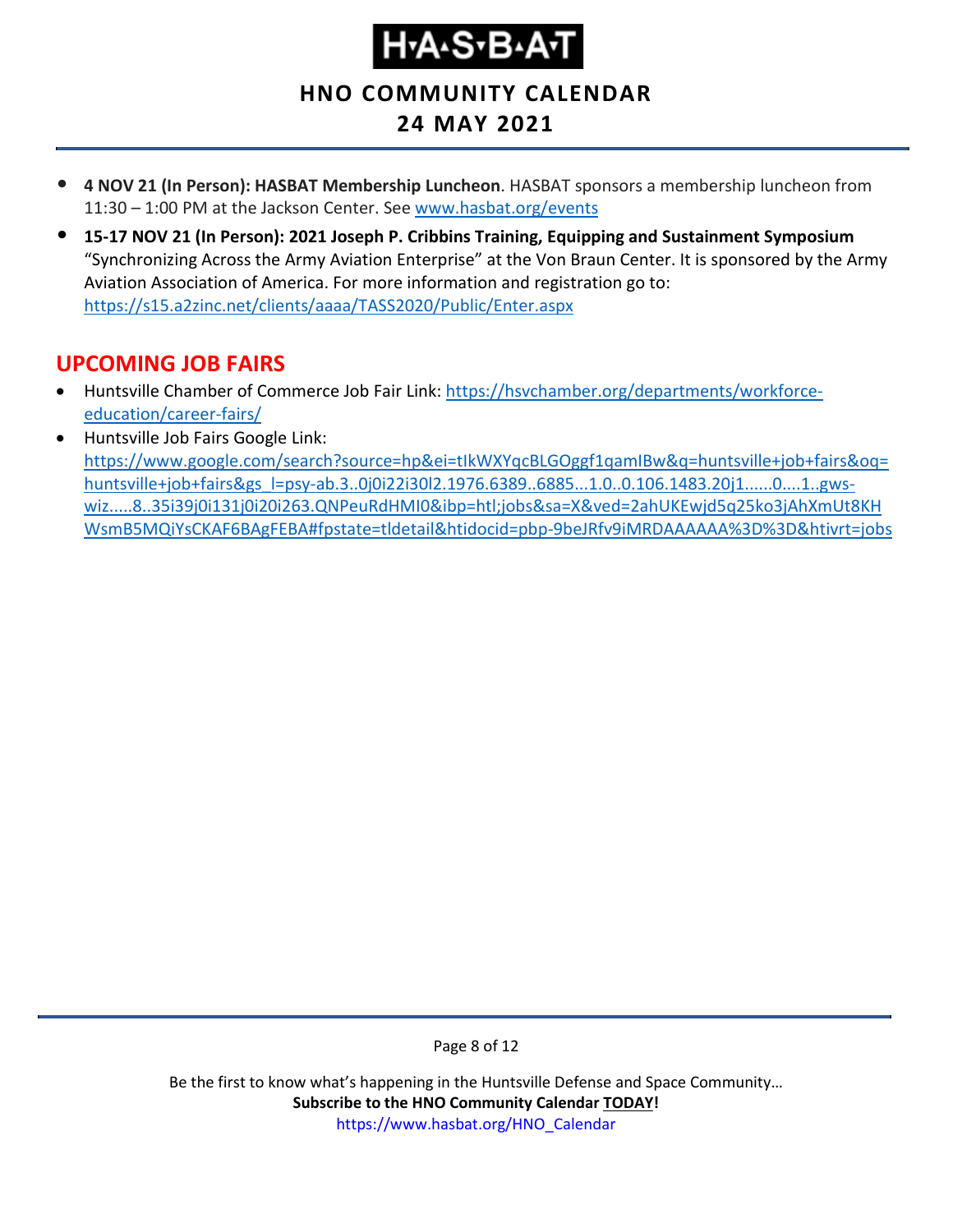**HNO COMMUNITY CALENDAR**

#### **24 MAY 2021**

#### <span id="page-8-0"></span>**HUNTSVILLE / MADISON SCHOOL DATES FOR 2020 – 2021**



As of 6/4/2020

#### Page 9 of 12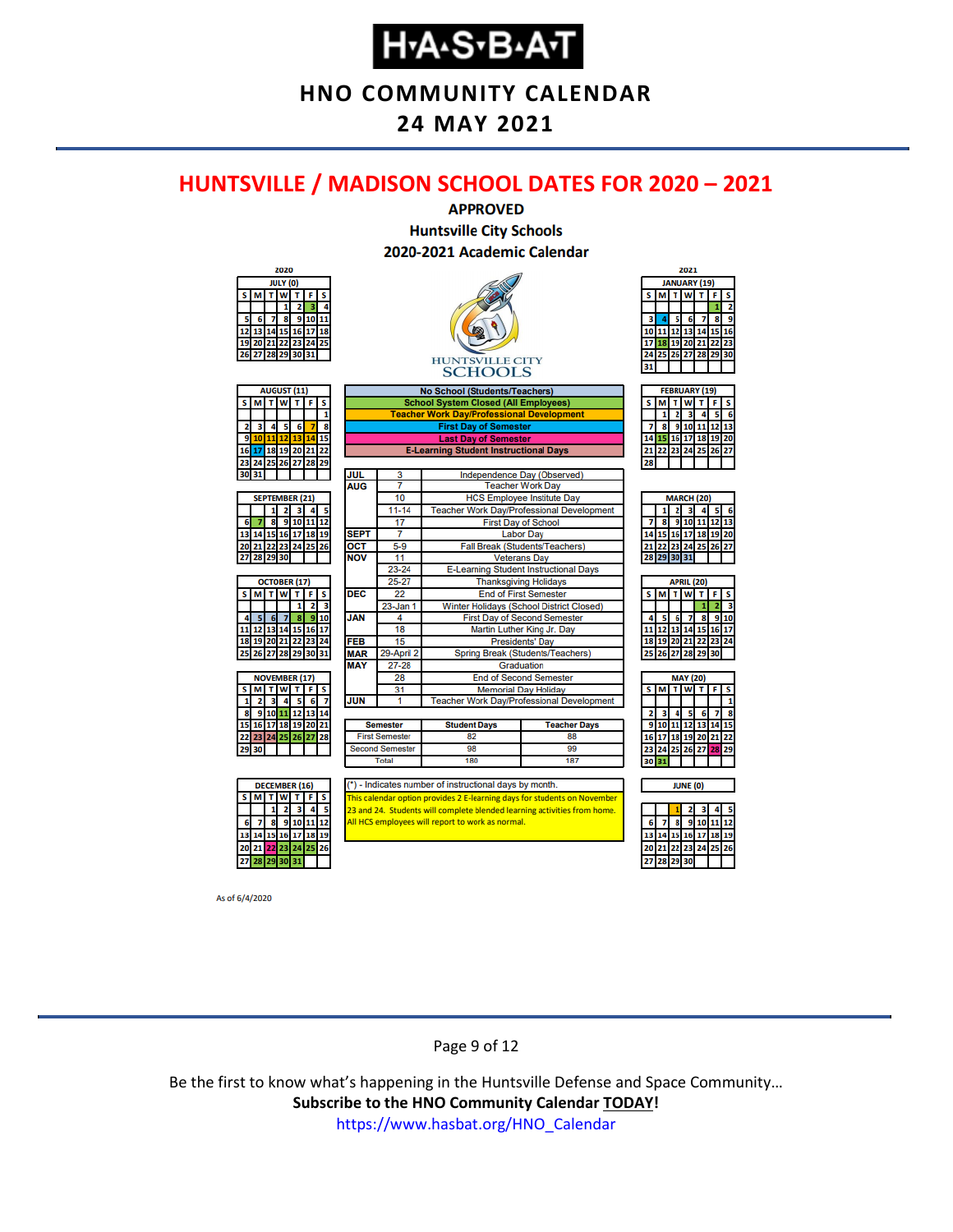**HNO COMMUNITY CALENDAR**

#### **24 MAY 2021**

#### **MADISON CITY SCHOOLS CALENDAR**

#### 2020-2021

211 Celtic Drive Madison, AL 35758 www.madisoncity.k12.al.us

FAX: 256-464-8291



#### Page 10 of 12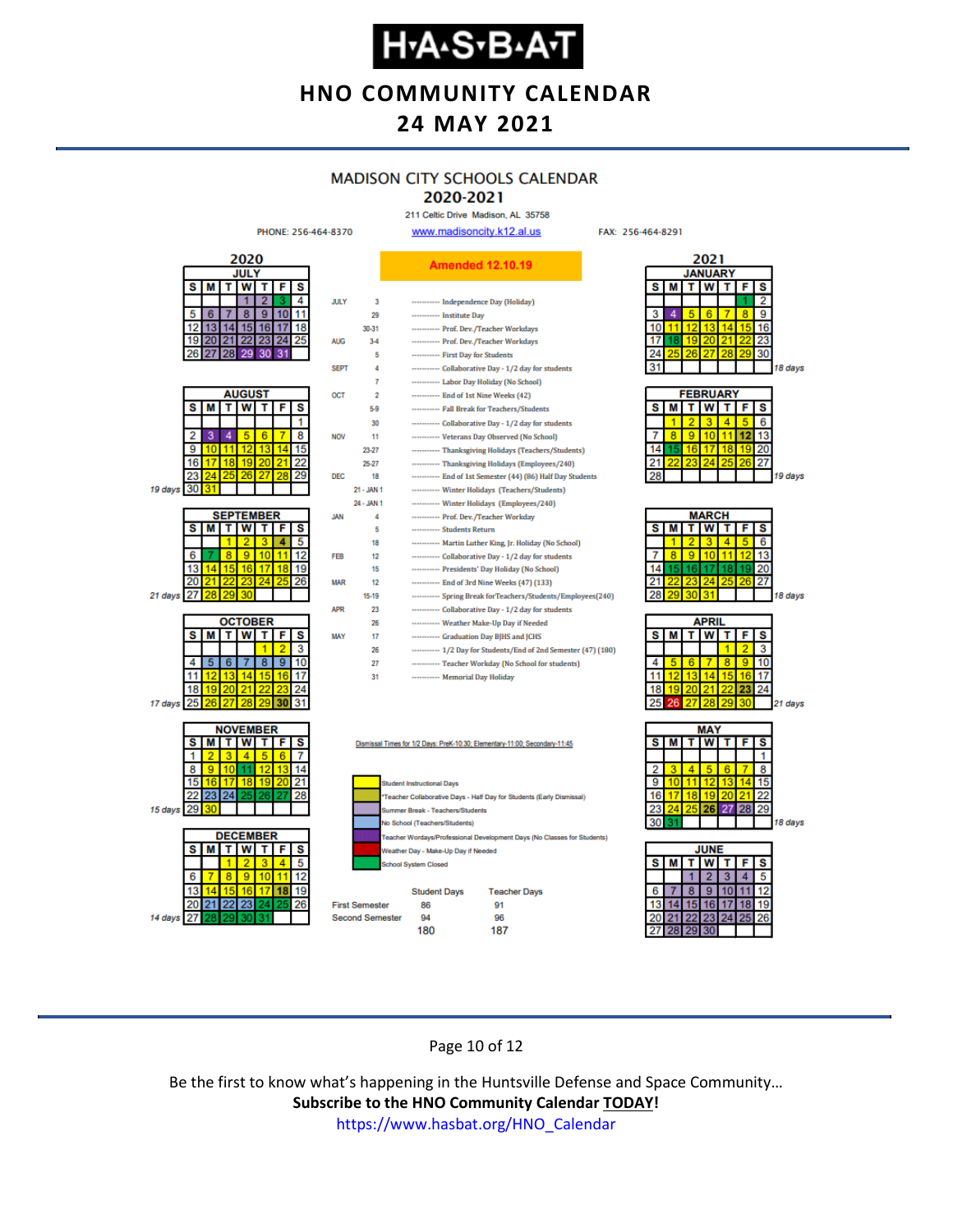### ҤѦӠѵЪѦ

**HNO COMMUNITY CALENDAR**

#### **24 MAY 2021**

#### **MADISON COUNTY SCHOOLS CALENDAR**

#### 2020-2021

**FIRST SEMESTER - 88 DAYS** 

www.mcssk12.org

Phone: 256-852-2557



| <b>AUGUST</b> |    |                        |          |    |    |    |  |
|---------------|----|------------------------|----------|----|----|----|--|
| s             | м  | W<br>т<br>F<br>s<br>τI |          |    |    |    |  |
|               |    |                        |          |    |    |    |  |
| 2             | 3  | 4                      | 5        | 6  |    | 8  |  |
| 9             | 10 | 11                     | 12       | 13 |    | 15 |  |
| 16            | 17 | 18                     | 19 20    |    | 21 | 22 |  |
| 23            | 24 |                        | 25 26 27 |    | 28 | 29 |  |
| 30            | 31 |                        |          |    |    |    |  |

| <b>SEPTEMBER</b> |                       |                 |          |  |    |    |  |  |
|------------------|-----------------------|-----------------|----------|--|----|----|--|--|
| s                | W<br>F<br>S<br>т<br>М |                 |          |  |    |    |  |  |
|                  |                       |                 | 2        |  |    |    |  |  |
| 6                |                       | 8               | ٥        |  |    | 12 |  |  |
| 13               |                       | 15 <sup>1</sup> | 16       |  | 18 | g  |  |  |
| 20               | 21                    |                 | 22 23 24 |  | 25 | 26 |  |  |
| 27               | 28                    | 29 <sub>1</sub> | 30       |  |    |    |  |  |







| AUG 5-7          |    |                | Staff Development / Workday                  |                                        |  |  |  |  |
|------------------|----|----------------|----------------------------------------------|----------------------------------------|--|--|--|--|
|                  |    | $10 - 18$      | Staff Development / Workday                  |                                        |  |  |  |  |
|                  | 19 |                | <b>First Day of School</b>                   |                                        |  |  |  |  |
| SEP <sub>7</sub> |    |                | <b>Labor Day</b>                             |                                        |  |  |  |  |
| OCT 5-9          |    |                | Fall Break (Students/Teachers)               |                                        |  |  |  |  |
|                  |    | $8 - 9$        | <b>Fall Break (employees)</b>                |                                        |  |  |  |  |
| <b>NOV 11</b>    |    |                | <b>Veteran's Day</b>                         |                                        |  |  |  |  |
|                  |    | 24 - 27        |                                              | Thanksgiving Break (Students/Teachers) |  |  |  |  |
|                  |    | $25 - 27$      | <b>Thanksgiving Break (employees)</b>        |                                        |  |  |  |  |
|                  |    | DEC 22 - Jan 1 | <b>Winter Break</b>                          |                                        |  |  |  |  |
|                  |    |                |                                              |                                        |  |  |  |  |
|                  |    |                | <b>SECOND SEMESTER - 88 DAYS</b>             |                                        |  |  |  |  |
|                  |    |                |                                              |                                        |  |  |  |  |
| <b>JAN</b>       | 18 |                | Martin Luther King Jr Day                    |                                        |  |  |  |  |
|                  | 19 |                | <b>Second Semester Begins</b>                |                                        |  |  |  |  |
| <b>FEB</b> 15    |    |                | <b>President's Day</b>                       |                                        |  |  |  |  |
|                  |    | MAR 29 - APR 2 | Spring Break (Students/Teachers)             |                                        |  |  |  |  |
| APR 1 -2         |    |                | Spring Break (Employees)                     |                                        |  |  |  |  |
| MAY 25 -26       |    |                | <b>GRADUATIONS</b>                           |                                        |  |  |  |  |
|                  | 28 |                | <b>Last Day of School</b>                    |                                        |  |  |  |  |
|                  | 31 |                | <b>Memorial Day</b>                          |                                        |  |  |  |  |
| <b>JUN</b>       | 1  |                | <b>Teacher Workdays</b>                      |                                        |  |  |  |  |
|                  |    |                |                                              |                                        |  |  |  |  |
|                  |    |                | <b>Progress Report and Report Card Dates</b> |                                        |  |  |  |  |
|                  |    | Grading        | Progress<br>Report                           |                                        |  |  |  |  |
|                  |    | Period         | Report                                       | Card                                   |  |  |  |  |
|                  |    | 1              | 9/17/2020                                    | 10/29/2020                             |  |  |  |  |
|                  |    | 2              | 12/1/2020                                    | 1/21/2021                              |  |  |  |  |
|                  |    | 3              | 2/18/2021                                    | 3/25/2021                              |  |  |  |  |
|                  |    | 4              | 4/29/2021                                    | 6/3/2021                               |  |  |  |  |



| 2021             |    |    |    |    |    |  |  |
|------------------|----|----|----|----|----|--|--|
| <b>JANUARY</b>   |    |    |    |    |    |  |  |
| s<br>s<br>w<br>F |    |    |    |    |    |  |  |
|                  |    |    |    |    | 2  |  |  |
|                  | 5  | 6  |    | R  | 9  |  |  |
| 11               | 12 | 13 | 14 | 15 | 16 |  |  |
| 18               | 19 | 20 | 21 | 22 | 23 |  |  |
| 25               | 26 | 27 | 28 | 29 | 30 |  |  |
|                  |    |    |    |    |    |  |  |
|                  |    |    |    |    |    |  |  |

| <b>FEBRUARY</b> |    |    |                |    |    |     |  |
|-----------------|----|----|----------------|----|----|-----|--|
| s               | М  |    | W              | т  | F  | s   |  |
|                 |    | 2  | з              |    |    | ĥ   |  |
|                 | ٩  | 9  | 10             |    | 2  | 13  |  |
|                 | 15 | 16 | 17             | 18 | 19 | 120 |  |
|                 |    |    | 23 24 25 26 27 |    |    |     |  |
|                 |    |    |                |    |    |     |  |

| <b>MARCH</b> |             |                        |    |    |    |    |  |  |
|--------------|-------------|------------------------|----|----|----|----|--|--|
| s            | M           | W<br>F<br>Ť.<br>S<br>т |    |    |    |    |  |  |
|              |             | 2                      |    |    |    | R  |  |  |
|              | 8           | 9                      | 10 |    | 12 | 13 |  |  |
| 14           | 15          | 16                     | 17 | 18 | 19 | 20 |  |  |
| 21           |             | 23                     | 24 | 25 | 26 | 27 |  |  |
|              | 28 29 30 31 |                        |    |    |    |    |  |  |
|              |             |                        |    |    |    |    |  |  |

| APRIL |          |    |             |    |    |    |  |
|-------|----------|----|-------------|----|----|----|--|
| S     | М        |    | W           |    | F  | S  |  |
|       |          |    |             |    |    | 3  |  |
|       |          | 6  |             | 8  | ٥  | 10 |  |
| 11    | 12       | 13 | 14          | 15 | 16 | 17 |  |
| 18    |          |    | 19 20 21 22 |    | 23 | 24 |  |
| 25    | 26 27 28 |    |             | 29 | 30 |    |  |
|       |          |    |             |    |    |    |  |





#### **QUESTIONS OR COMMENTS… EMAIL: [Calendar@HASBAT.org](mailto:calendar@hasbat.org)**

Page 11 of 12